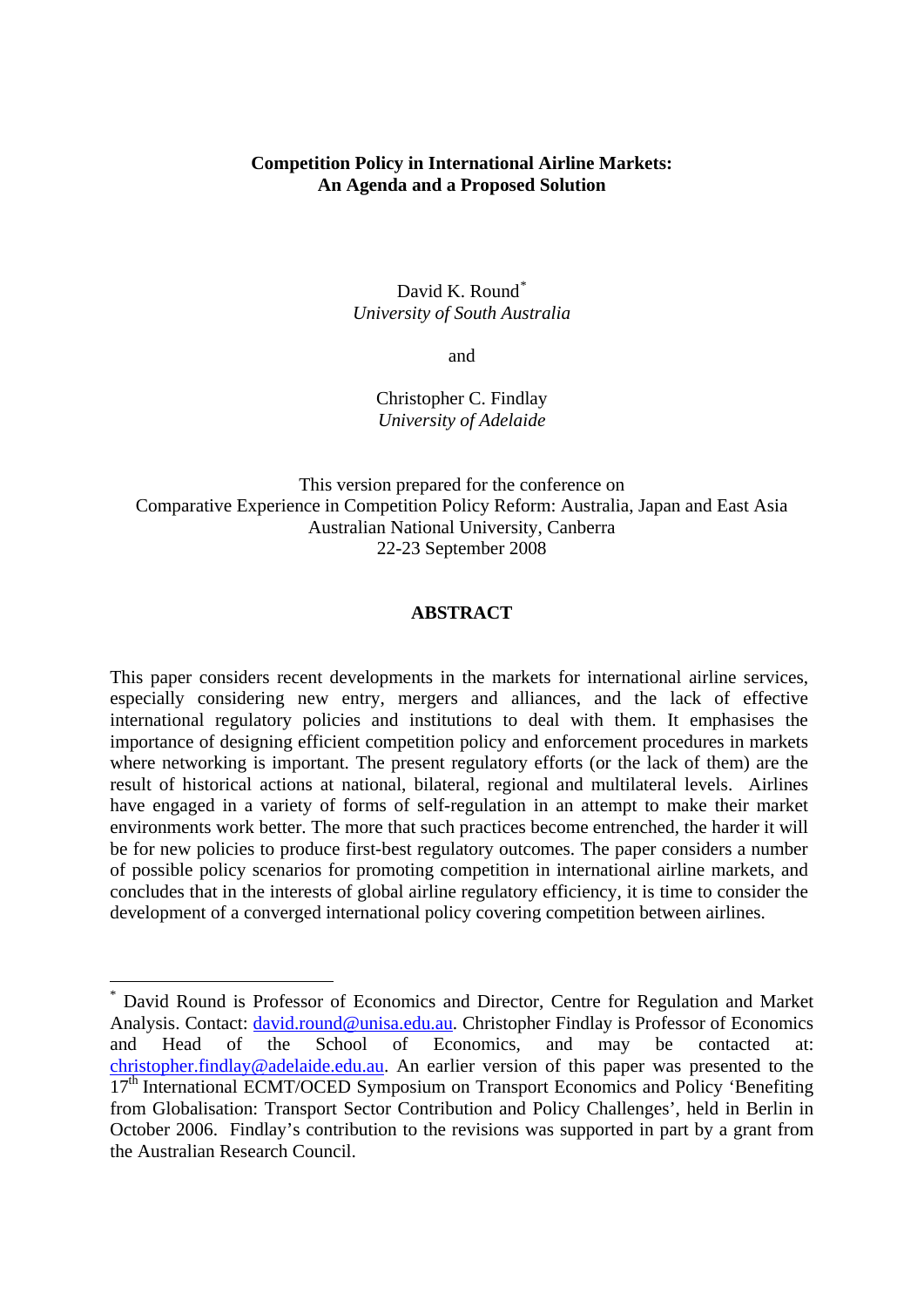#### **1. Introduction**

Few major airlines operate in a purely domestic environment. More so than most areas of business, airlines work on an international scale, with most of them flying at least to adjoining countries. However, while many international airlines pursue global strategies, their regulation is still largely national. Local regulators control firms in their jurisdiction in a vacuum, not usually taking into account the firms' operations and their economic spillovers (good or bad) elsewhere. In reality it is not possible for one economy to successfully regulate a multinational airline, as decisions will likely be made in favour of local welfare, which may not correspond with either the firm's private optimum or with the international socially optimum outcome. Just as sector-specific competition policies within a given country can lead to regulatory inconsistencies and potential for capture, then also uncompromising countryspecific competition policies may stand in the way of achieving regional or global consensus and the benefits that can follow from harmonised approaches to making markets work competitively. This is especially true when dealing with sectors exhibiting strong network effects.

Mergers and alliances between airlines can provide benefits to all participants. Through them airlines can become more efficient and offer better price-product-service packages to passengers and those organisations seeking timely delivery of freight. However, airline mergers and alliances cannot be evaluated fully within a purely national framework. They must be evaluated in a global rather than in a local context.

We believe that an integrated international policy position on promoting competition in air transport markets is valuable. Piecemeal, uncoordinated developments in competition policy and enforcement in international airline markets will not lead to a global optimum and will result in conflicting outcomes as well as in static and dynamic inefficiencies.

In this paper we present a brief consideration of the regulatory environment and of recent dynamic developments in the sector, especially with respect to mergers and alliances. History tells us that regional or international policy initiatives are never easy or conclusive. Qantas' and Air New Zealand's trans-Tasman experience between 2003 and 2005 is highlighted as a case study.

Discussion then follows on regulatory errors. We argue that a global authority is less likely to make decisions that are globally welfare-reducing than can happen with separate national authorities. We note that dealing only with one regulator significantly lowers firms' costs of complying with competition laws. This raises the question of institutions – their nature, form, location, power, transparency, accountability, responsibilities and goals. The creation of a truly international airline regulatory policy and enforcement regime will take time. We discuss some possible transitional paths before concluding with suggestions as to how, when and by whom an agenda for a truly international airline competition policy framework can be developed.

### **2. Mergers and alliances in airline markets**

The 'three pillars of stagnation' is a phrase coined by Giovanni Bisignani, Director General of the International Air Transport Association, to describe the bilateral system of exchanging air transport traffic rights, national ownership rules, and the approaches taken by competition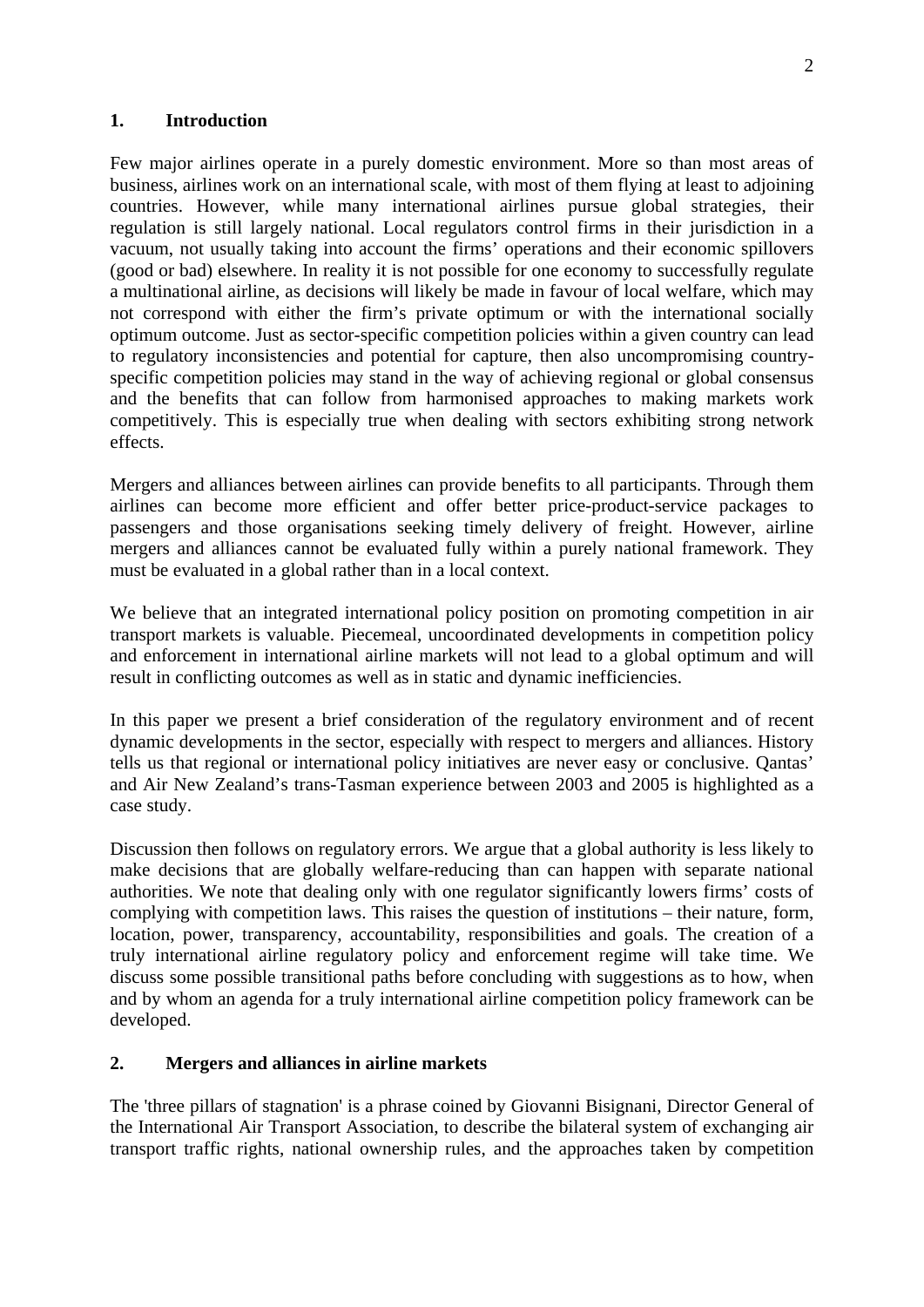authorities. In his view these three factors limit change and profit prospects in international air transport markets. $<sup>1</sup>$  $<sup>1</sup>$  $<sup>1</sup>$ </sup>

The regulation of international air transport services involves a complex web of over 3500 bilateral agreements that establish rules to identify the airlines that can be designated to fly on each route, determine the capacity that they can deploy, and limit the capacity that can be offered by airlines from third countries. Rights of designation usually depend on local ownership and control, which constrain the scope for mergers across international borders. The system imposes country-specific quotas in each country-to-country market pair, and competition on each route is limited to those suppliers designated by the relevant bilateral agreement.<sup>[2](#page-2-1)</sup> As a result of these restrictive entry conditions, some carriers earn substantial profits on some routes, but this is far from a universal condition, and so it is claimed that regulation is not working, and reforms are urgently needed.

The regulatory system itself has also increased the airlines' costs. They have been forced to construct networks through a maze of bilateral agreements. These can in part be overcome through alliances and code sharing but this is likely to be a second-best solution.<sup>[3](#page-2-2)</sup> Some routes are undoubtedly being served inefficiently because of limitations on market access associated with bilateral agreements.

In the last decade airline markets have witnessed a flurry of corporate restructuring, horizontal and vertical integration and diversification through internal or external growth, and through consensual amalgamations and alliances. Some mergers have been approved by competition authorities, both within countries as well as in a regional setting, such as the Air France/KLM and Lufthansa/Swissair amalgamations. Air France/KLM had expressed interested in Alitalia (that plan collapsed in April 2008) and Alitalia might now merge with Air One (Italy's second largest carrier) instead. The Lufthansa/Swissair group is reported to be seeking Austrian Airlines, as is Russian airline S7. In the US, Northwest is in the process of taking over Delta. Other proposals have been blocked: Rynair's bid for Aer Lingus was blocked last year by EU competition authorities. Yet more proposals are under discussion: in Europe Lufthansa is in talks to purchase SAS and there are reports of closer links between BA, American and Iberia. Singapore tried but failed to take over China Eastern in January this year. Airline executives are referring to further consolidation as 'inevitable': Zhang and Round (2008) examine a burst of mergers in the Chinese market in 2002 following domestic deregulation.

Some alliances have not been approved, at least consistently between jurisdictions, as in the attempt by Qantas and Air New Zealand to form a formal and comprehensive trans-Tasman alliance in 2003.<sup>[4](#page-2-3)</sup> Other alliances, for example between Qantas and British Airways on the socalled 'kangaroo route' from Australia to England have been approved (twice in this case, the most recent approval occurring in 2004) on public benefit grounds. In this case their combined market share was a much lower 40 percent (compared with the approximately 80 percent combined market share of Qantas and Air New Zealand across the Tasman), and the two airlines faced real competitive constraints from Singapore Airlines and Emirates, among others on the route.

<span id="page-2-0"></span><sup>&</sup>lt;sup>1</sup> https://iata.org/pressroom/speeches/2003-03-22-01 (accessed 15 September 2008). Findlay and Round (2006) consider the challenges for air transport reforms that are posed by these three pillars.

<span id="page-2-1"></span><sup>&</sup>lt;sup>2</sup> Descriptions of the system are provided by the Productivity Commission (1998) and WTO (2000 and 2001a).

<span id="page-2-2"></span><sup>&</sup>lt;sup>3</sup> Cooperative arrangements between carriers are reviewed in WTO (2001b). Oum, Park and Zhang (2000) provide an analysis of alliances.<br><sup>4</sup> More recently Virgin Blue has been presented as a merger partner for Air New Zealand.

<span id="page-2-3"></span>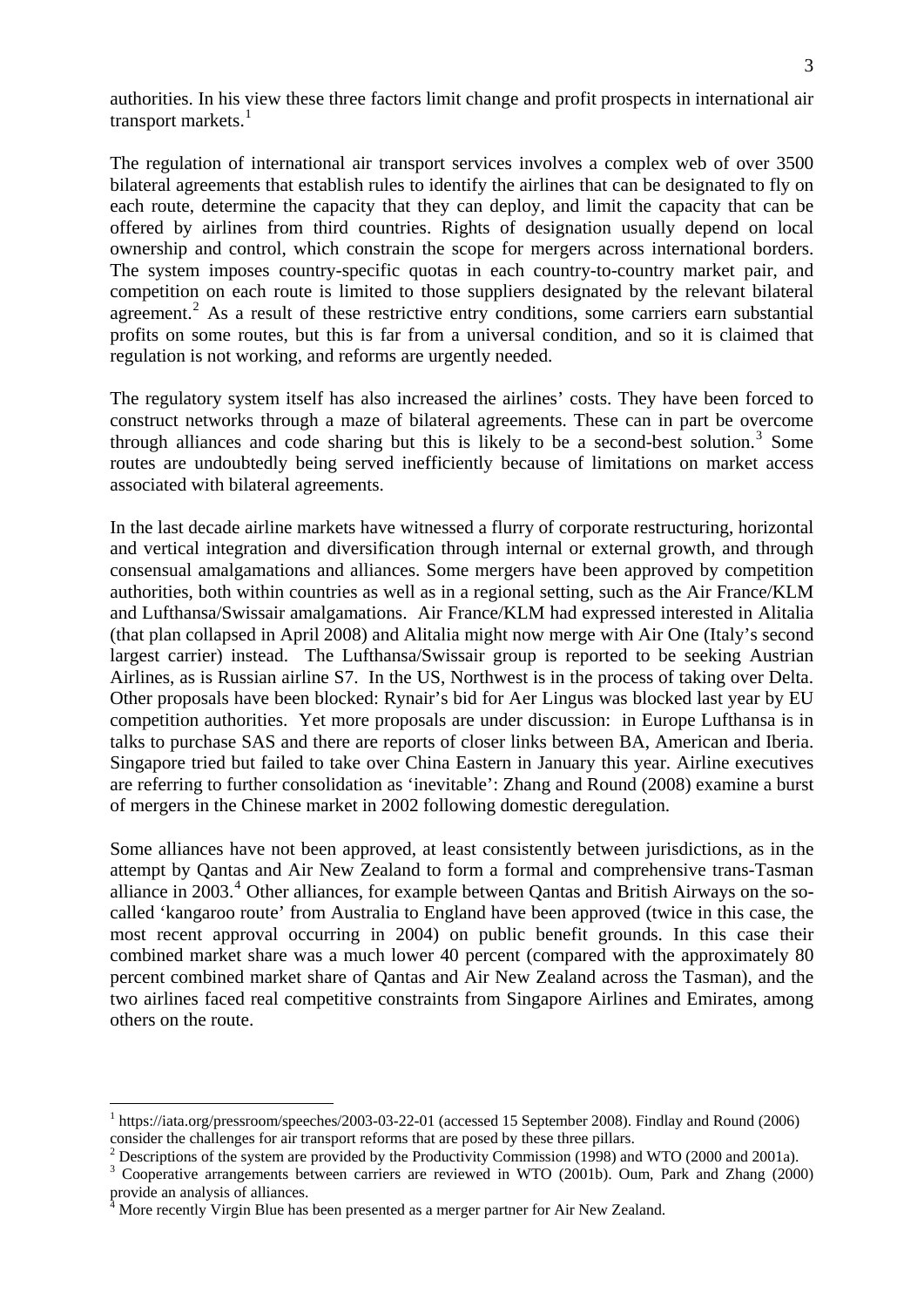There appears to be little doubt that such corporate activity has been privately beneficial. Executives have argued that the Air France-KLM merger had been a success as the separate brands had been retained (but customers could combine fares from both), and because the two airlines had largely operated complementary networks.<sup>[5](#page-3-0)</sup> It has also been argued that the success showed that mergers were not just a matter of cutting routes, but could lead to real synergies, and that the model of the future could be one bottom line with two brands and two networks, but with inter-operable networks.

In the presence of restrictions on foreign ownership and the bilateral regulatory system that governs international airline operations, which together give limited access to country-pair traffic rights, cross-border amalgamations such as those that have occurred in Europe are unlikely to feature strongly in the medium term. Brand franchising may occur, and alliances are another way to get some of the advantages of a merger. Code sharing can work too, in so far as brand presence is achieved on a route, or as in the operating alliance that had been proposed by Qantas and Air New Zealand, whereby the two airlines would each have been able to maintain a full network presence while eliminating some of the excess capacity (thereby gaining more efficient use of aircraft) that is a feature of the trans-Tasman market.<sup>[6](#page-3-1)</sup>

Freedom to merge or form alliances gives airlines greater ability to respond to market forces, yet with these greater freedoms there would likely be calls for attention to competition issues including, inter alia, entry conditions, mergers, and the use of market power.

Bisignani, however, has argued that competition authorities are too cautious. He has referred to 'dogmatic competition policies [that] also restrict our freedom'. He observes that despite the existence of strong competitive forces in these markets, including LCCs and fifth freedom operators, decisions on mergers or alliances by single-country regulators take much time and that competition authorities everywhere are over-cautious with air transport. He asks:

What other global business is more fragmented than air transport? Where are the multi-national players, the Daimler-Chrysler's or the Pharmacia-Upjohn's of air transport? Some industries requiring large investments are fiercely competitive even with just a few very large players. In spite of that, most airline alliance projects, or the few merger attempts face long delays. …We need the economies of scales [sic] that mergers or acquisitions can provide with the proper competition supervision . . . the regulators must take up the challenge of change!<sup>[7](#page-3-2)</sup>

Some caution may however be warranted, not just because of the effects of mergers on concentration in air transport markets, but since the effects of all these types of conduct transcend national boundaries.

If regulation occurs through an uncoordinated network of national authorities, and mergers are denied, airlines will develop strategies to capture the gains from networking, including alliances with airlines based in other countries. That is, as noted earlier, they will respond to

<span id="page-3-0"></span><sup>&</sup>lt;sup>5</sup> Interview in *The Australian*, April 29, 2006, Patrick Alexandre, the executive vice-president of the international commercial division of Air France. The Air France/KLM amalgamation aimed for cost savings from many sources, including combining local and regional management teams, joint ticket counters, joint airport handling contracts, shared airport lounges, and renegotiated catering contracts.

<span id="page-3-1"></span><sup>&</sup>lt;sup>6</sup> Their LCC subsidiaries appeared not to have been included in the code-sharing proposals, but would abide by some form of agreement that would eliminate fierce competition. If the proposal had been authorised by the Australian Competition and Consumer Commission, the airlines would have coordinated pricing and marketing initiatives as well, in the process eliminating the losses that have emerged in this sector due to too much capacity and heavy discounting by new entrants. It was estimated in April 2006 that there were 3120 vacant seats every day on trans-Tasman flights. See Rod Myer, 'Qantas, Air NZ try to mop up spare Tasman seats', *Sydney Morning Herald*, 21 April 2006.

<span id="page-3-2"></span>https://iata.org/pressroom/speeches/2003-03-22-01 (accessed 15 September 2008).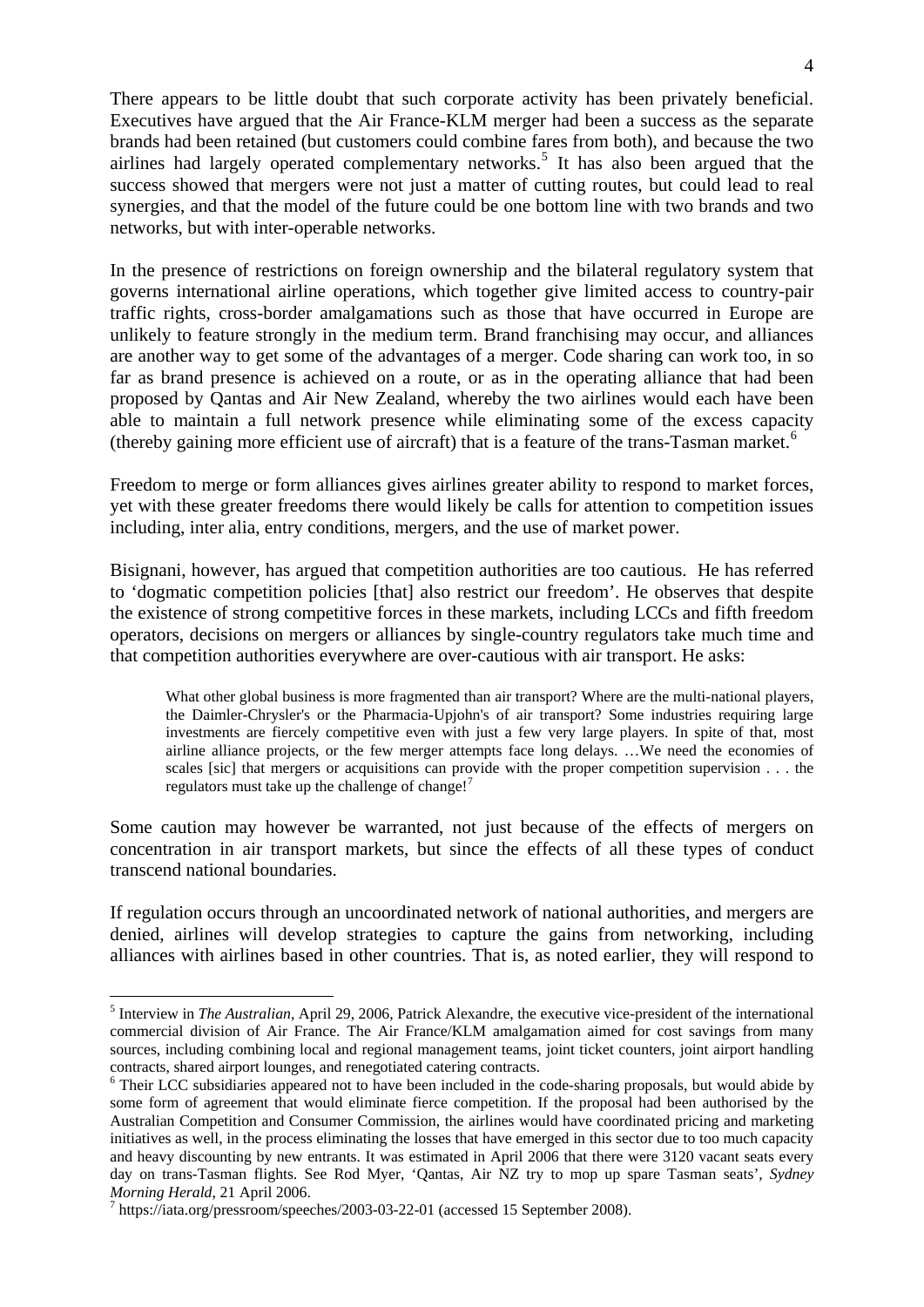policy decisions and seek to re-engineer their operations and institutional environment in their own self-interest. From an overall social perspective, these responses and the initiating policies may well be second-best outcomes. Here, the gains from consolidation are not lost but are attenuated through a less socially-optimal regulatory regime.

The alternative, providing for a regional or global airline merger authority, will produce the opposite set of outcomes, generating social efficiency gains but in all likelihood creating national concerns about competition effects and damage to national champions. It is unlikely that the long-run first-best option for an international regime for transport competition policy will be immediately achievable. History will work against that. But having adopted such a policy goal, we can consider various strategic paths for its implementation. The first steps may have to be small ones. It is important to get the culture for competition right, before moving on. One step at a time is better than two steps forward and one step back. Evenett (2005, p. 17) stresses the value of such an approach in his discussion of recognising the implications of cross-border spillovers:

Competition enforcement agencies may see advantages in coordinating and sequencing investigations, and even in specializing in certain types of investigations, much in the same way that certain national competition law enforcement agencies in the same jurisdiction cooperate with one another. Arguably the current discussions on international cooperation on competition law and enforcement are a long way from this type of outcome, but the goal [should be] not to show what is practicable immediately but where the logic of internalizing cross-border spillovers leads to in terms of international collective action.

We return to the sequencing of reform in later sections, but first illustrate the issues in uncoordinated action in a case study of decision making across the Tasman.

### **3. Intersection of regional and domestic policies: a trans-Tasman case study**

Currently, with the exception of the EU, cross-border mergers between firms domiciled in different countries are independently assessed in their respective countries. Mergers are evaluated under each country's statutory provisions, which demand assessment in terms of national priorities and objectives. Even in geographically, commercially and culturally close countries like Australia and New Zealand that over the past decade have signed several MOUs on the harmonisation of trans-Tasman business  $\text{laws},^8$  $\text{laws},^8$  the statutory objectives of enhancing national welfare are squarely national, not trans-Tasman. The competition authorities from the two countries meet frequently, undertake staff exchanges, use similar guidelines, and cooperate in investigations and coordinated enforcement where appropriate. Yet there are significant differences in analytical approaches, in attitudes to public consultation, in attempts to quantify anti-competitive detriments and public benefits, and in the welfare standards used to assess 'public' benefits. In addition, differing appeal procedures and decision making authority mean that complete business law harmony is far from being achieved.<sup>[9](#page-4-1)</sup>

<u>.</u>

<span id="page-4-0"></span><sup>&</sup>lt;sup>8</sup> See Round et al. (2006) for details on these MOUs. For example, a company with a substantial degree of power in a trans-Tasman market (one with a geographic dimension of either within Australia, or New Zealand, or both) must not take advantage of that power for one of three proscribed anti-competitive purposes in any market in either Australia or New Zealand. A misuse of market power in any market in the two countries can be attacked by the competition agency of either country in its own court system.

<span id="page-4-1"></span><sup>&</sup>lt;sup>9</sup> In a press release dated 23 July 2006, the Australian Competition and Consumer Commission and the New Zealand Commerce Commission announced an in-principle agreement to a protocol to enhance their cooperation in dealing with trans-Tasman mergers, including the sharing of information, assistance with merger reviews and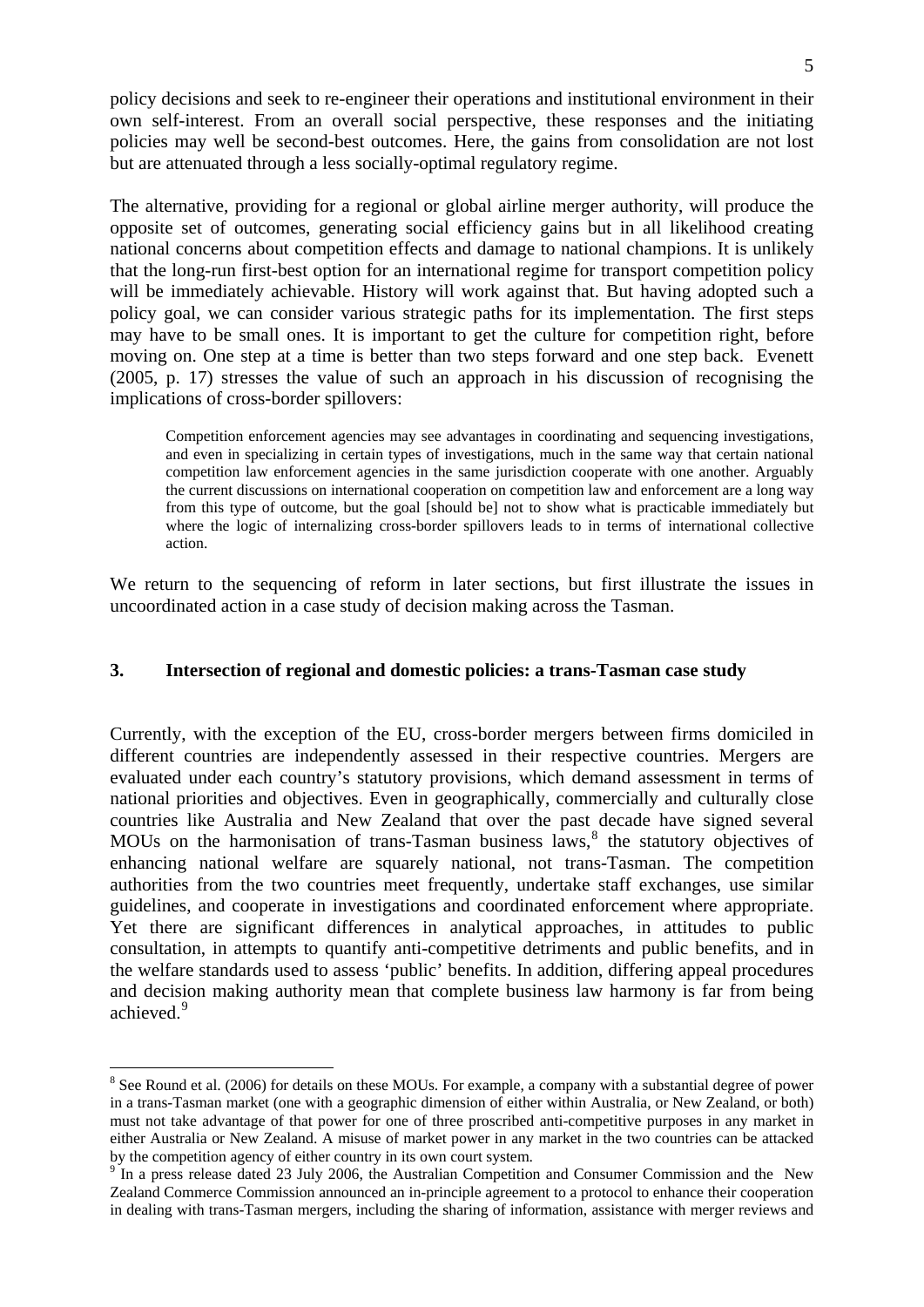The problems of multiple merger jurisdictions are strikingly demonstrated by the competition regimes of Australia and New Zealand. Both countries prohibit mergers that have the purpose, effect or likely effect of substantially lessening competition. Agreements, arrangements or understandings between competitors are similarly proscribed. A somewhat unique feature of the *Trade Practices Act* in Australia and the *Commerce Act* in New Zealand is that both types of conduct can be administratively authorised (rendered immune from prosecution) if the parties can demonstrate ex-ante that any anti-competitive detriments arising from the conduct will be outweighed by any public benefits directly attributable to it. This process can be lengthy and cause significant commercial delays. If the parties are domiciled in separate countries, the authorisation process has to be undertaken in each one separately. Despite essentially the same law being applied to the same set of facts, different outcomes can result.

Nowhere has this been more starkly demonstrated than in the attempt that began in 2002 by Qantas and Air New Zealand to set up a trans-Tasman agreement whereby the two airlines would coordinate schedules and pricing for all flights within, originating from, and arriving into the two countries. Qantas also sought to acquire a 22 percent stake in the equity of Air New Zealand. The proposals were denied by the Australian Competition and Consumer Commission (ACCC) and by the Commerce Commission in New Zealand on largely structural grounds, based on a likely combined trans-Tasman market share of around 85-90 per cent (Air New Zealand did not fly domestic routes in Australia, and appeared unlikely ever to do so, and Qantas operated only very limited services within New Zealand, and appeared to have no wish to expand these).<sup>[10](#page-5-0)</sup> Oantas and Air New Zealand appealed both decisions to the relevant appeal bodies, the Australian Competition Tribunal in Australia,<sup>[11](#page-5-1)</sup> and the High Court in New Zealand. The appeal was denied in New Zealand, but was granted in Australia. The proposals were abandoned, however, at least temporarily, as they needed approval in both jurisdictions.

Why was it that the two regulators agreed, but the appeal authorities produced quite different decisions? The problem lay in the differing nature of the appeal procedures. In Australia, the appeal was to the Tribunal, a body consisting of a judge of the Federal Court of Australia as President, and two lay members appointed for their expertise in commercial matters, economics or the law. For appeals on agreements and equity acquisition issues, the process is a de novo one (rather than a review on the papers that were before the ACCC) in which a complete rehearing occurs, with updated evidence, new witnesses, and new arguments and submissions being heard. For New Zealand, the appeal was before the High Court of New Zealand, in which a judge sat with one lay member, with only limited admission of new evidence, the purpose of the appeal being to determine whether the Commerce Commission had made error in its decision.

In a market which was highly dynamic, it came as no great surprise that the two appeal authorities handed down quite different decisions. In the intervening period between the regulators' decisions and the appeal hearings, the market for passenger flights between Australia and New Zealand had changed markedly. Significant new entry had occurred by Virgin Blue, an Australian carrier, and Emirates, a large international carrier that used its

the synchronization of their timing, and the gathering of information on behalf of each other. See [http://www.accc.gov.au/content/index.phtml/itemId/754797/fromItemId/142,](http://www.accc.gov.au/content/index.phtml/itemId/754797/fromItemId/142) accessed 15 September 2008.<br><sup>10</sup> It is the normal practice of the ACCC not to oppose mergers, even if they will result in a duopoly, if there is

<span id="page-5-0"></span>evidence of sustained and sustainable levels of import competition.

<span id="page-5-1"></span><sup>&</sup>lt;sup>11</sup> David Round is a Member of the Australian Competition Tribunal, and was one of the three Members who sat on the appeal. Nothing that is said in this paper, in general or specifically in relation to this appeal, should be ascribed to the Tribunal, but rather should be read as his personal views.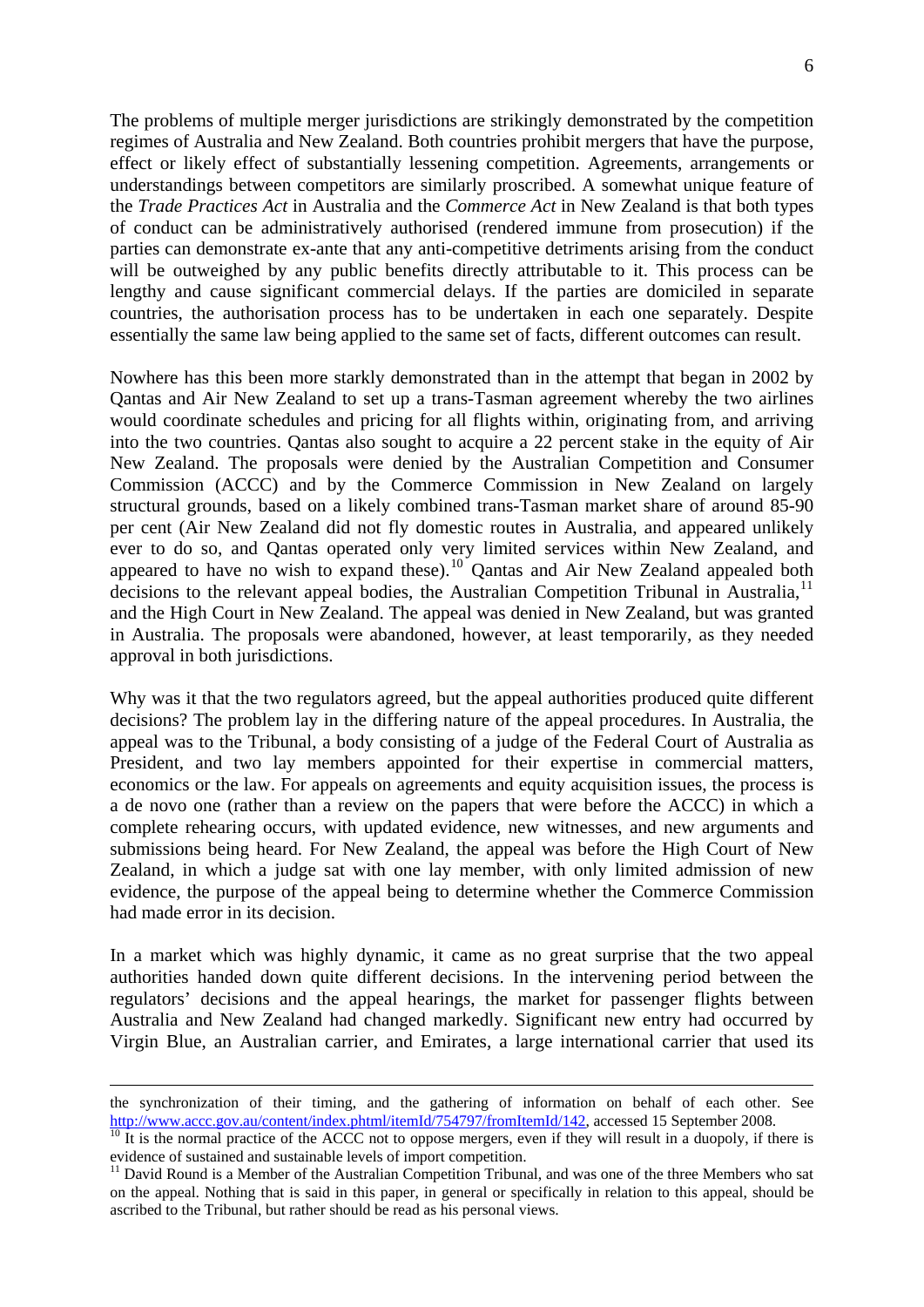'dead' turnaround time to fly a return leg across the Tasman. Both airlines offered much lower fares (and, in the case of Emirates, true international class service) than had previously been charged by Qantas and Air New Zealand, resulting in a steep drop in market share for the two established carriers.

Using a behavioural rather than a structural approach (in contrast to the ACCC at first instance, which focussed heavily on market shares), the Tribunal found that in the presence of such fierce competition, there could be little prospect of future anti-competitive detriment, as it would not be in the commercial interests of Qantas and Air New Zealand to raise their prices or significantly restrict their schedules, $12$  in the face of these low priced entrants that appeared to be committed to the trans-Tasman market in the long term, and for whom there appeared to be no barriers to expansion.

In contrast, in New Zealand the High Court sought to find whether there was any error in the findings of the Commerce Commission, paying little regard to developments in the market, especially with respect to new entry. In authorisation matters, New Zealand has generally sought a greater level of quantification of anti-competitive detriments and public benefits than has been the case in Australia, and, while the Court did find some errors that worked to the airlines' advantage, they were not sufficient to lead to a reversal of the regulator's decision. A further appeal was open to the airlines, but they chose not to take this opportunity.<sup>[13](#page-6-1)</sup>

Following their failure to get the arrangements approved, it appeared that each airline would go its own way, with Qantas in particular focussing on LCC operations in Asia. However, in April 2006 the two airlines submitted a new proposal to the ACCC for authorisation, in the form of a trans-Tasman code-sharing alliance that controlled capacity and prices. This application relied on the findings of the Tribunal, and effectively by-passed the Commerce Commission, as in New Zealand inter-country airline agreements (the new proposal contained no equity acquisition component) need only to get the approval of the Minister for Transport, who had supported the previous set of proposals as the relevant Minister (but who of course had no control over the independent Commerce Commission). On the assumption that such approval should now be a 'shoe-in',  $\frac{1}{4}$  the two airlines presumably decided that they could apply to the ACCC for authorisation, confident that even if the application were to be rejected, in the face of what is now a highly competitive trans-Tasman airline passenger (and freight) market, any appeal would likely still find favour with the Tribunal. However, early in November 2006, the ACCC issued a draft decision rejecting this new application, and it was announced shortly thereafter by the airlines that they would not proceed with yet another appeal.

The moral of the trans-Tasman position is clear. For internationally traded goods or services like country-to-country airline services, within-country assessments of commercial activities may differ significantly from country to country, with the potential to disrupt or deny globally or regionally efficient strategies from coming into operation. An unduly restrictive statute is likely to damage welfare, especially when dealing with industries where network effects are

<span id="page-6-0"></span> $12$  Some readjustment of schedules had been proposed by the airlines in order to eliminate wasteful wingtip flying and to introduce aircraft of optimum capacity for each flight, rather than continue with the inefficient scheduling of parallel flights and large aircraft resulting in excess capacity.

<span id="page-6-1"></span><sup>&</sup>lt;sup>13</sup> It is worth noting that New Zealand appeal authorities have always been reluctant to find against the Commerce Commission, on the grounds that it is a specialist regulatory body with the knowledge and ability to investigate and analyse commercial matters.

<span id="page-6-2"></span><sup>&</sup>lt;sup>14</sup> Warren Truss, the New Zealand Minister for Transport, was reported in *The Australian* on June 15 2006 as saying that the proposed new agreement between Qantas and Air New Zealand would help both airlines bring about needed capacity rationalisation, helping them to survive in a very competitive market in which they had been losing market share.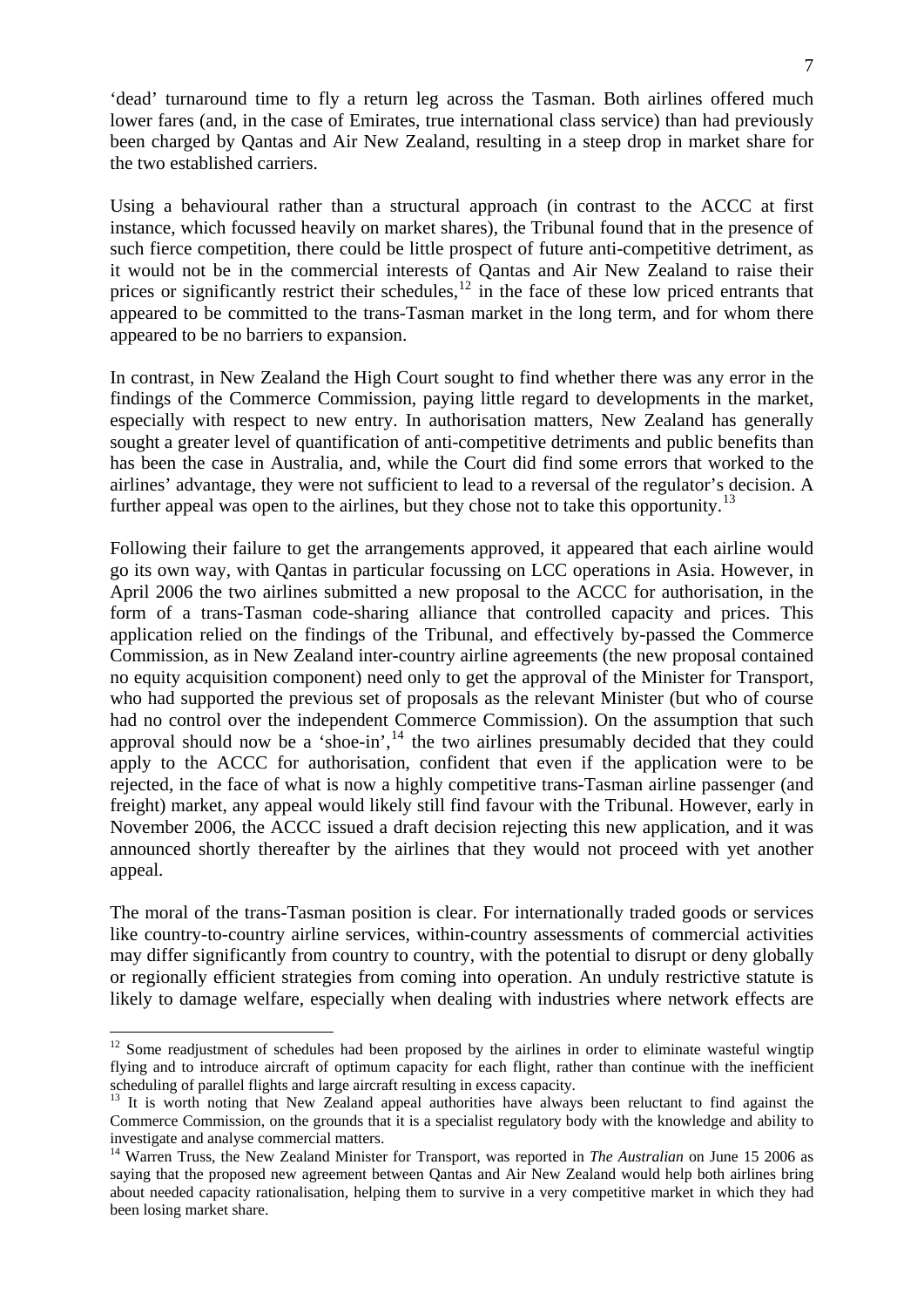important, and where the firms subject to the vagaries of introspective regulation have the commercial opportunity to choose other locations in which to base their operations or to locate part of their commercial network.

# **4. Regulatory errors and multiple competition authorities**

As illustrated in the previous section, when firms located in two different jurisdictions seek to merge or engage in an alliance, two independent regulators will assess the conduct. In markets that are as interconnected as airline markets, decisions on the competitive process by one country will almost certainly affect competition in airline markets in other countries. Findlay and Round (2003) have observed that different decisions could emerge between countries on a merger, either for reasons of political economy, or because of differences in regulatory capacity or maturity or methodology or investigatory procedures, or because of different attitudes taken to the costs of decision errors. Regulators may also come to different conclusions because of differences in data provided to them (certainly this was the case in the Qantas-Air New Zealand alliance application). But most importantly for the purposes of this paper, each regulator will examine the impact of a proposed merger or alliance on the welfare of its own country's population and the firms domiciled in that country (or the share of profits accruing to its nationals if the firm is partly foreign owned). If benefits or costs accrue to foreign nationals, they will not normally be considered.

Under this scenario, for a proposal to go ahead it must be approved by both regulators. Under what circumstances could one regulator accept a merger application while the other rejects it? More to the point, could a proposed merger that reduces global welfare be accepted, or could one that improves global welfare be rejected due to its assessed impact in one country? Many academic papers have considered these kinds of issues. National authorities that concentrate on the effect of mergers on national welfare will usually overlook the possibility that such mergers could have an effect on producer surplus accruing to foreign firms, and could result in increased prices in international markets – external effects not within the country in question, but in other countries. $15$ 

Tay and Willmann (2005) model mergers as random events that yield asymmetric consequences in the two countries affected by them. They conclude that a first best global competition policy can only be achieved through a global competition authority that can internalise cross-border externalities, and point out that such an authority would free poorer countries from the expense of setting up their own independent competition authority. Haufler and Nielsen (2005) use a Cournot model also to show that under certain circumstances actions taken by national merger authorities towards national mergers will be too restrictive from the perspective of global efficiency. They argue (at p. 25) that there is

 an important asymmetry between national and cross-border mergers in markets where national players dominate. In these markets a national merger will indeed reduce the number of firms that actively supply the market, whereas an international merger will not . . . the conditions for an international merger to be in the interest of the participating firms are unambiguously stricter than in the case of a national merger, but when indeed proposed, international mergers will not be vetoed by neither [sic] national nor regional merger authorities.

Findlay and Round (2003) have assessed regulatory discordance in the context of two sources of conflict between regulators: differences in structures between the two economies and the resultant differing weights given by regulators to consumer and producer interests, and

<span id="page-7-0"></span><sup>&</sup>lt;sup>15</sup> There is a considerable literature now on these external effects. See, for example, Farrell and Shapiro (1990), Barros and Cabral (1994), and Head and Ries (1997).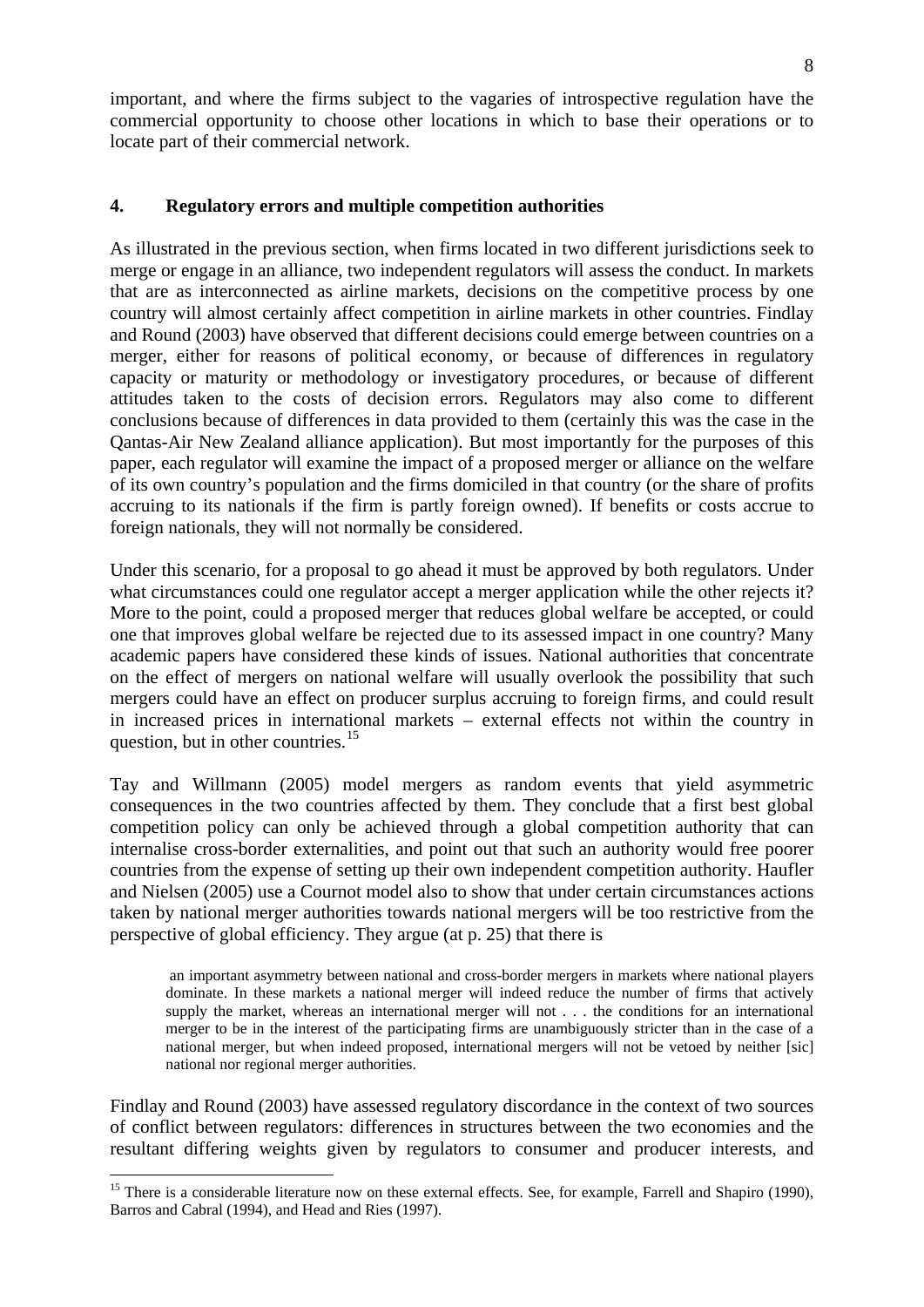different approaches to the need to look forward in the assessments and how to handle the ensuing uncertainty that emerges in any assessment of dynamic market efficiency.

Differences in reactions by regulators to merger proposals can arise because of differences in the structures of their own economies. From a global perspective a merger proposal should be rejected if it reduces total welfare - that is, if the expected loss of consumer surplus exceeds the likely gain in producer surplus. But each regulator will make this assessment according to its own views on the appropriate measurement, and the relative distribution, of these surpluses. One country, for example, could account for a relatively high share of producer interests and a relatively low share of consumer interests and would discount the total cost to consumers and take into account a greater share of the impact of the proposal on producers. It is possible for such a country to approve a proposal which does not enhance global welfare as its large share of a relatively small gain to producers exceeds the cost to its consumers, and that when this happens, the other country (in a two country world) will reject the same proposal. If approval by both regulators is required, the merger would not go ahead, avoiding the risk that global welfare will be reduced. Additionally, a merger that increases global welfare could be rejected by one country if its loss in consumer welfare is relatively large compared to its share of producer gains.

Clearly, it is possible that one country could be worse off when a merger that reduces global welfare is rejected, but it is unlikely that a scheme could be set up to compensate that country. In contrast, if a country seeks to stop a merger that enhances global welfare, compensation may be feasible, although it would need to be checked that this country was not 'gaming' the situation. Establishing such a scheme would be costly, however, and the assessment of the appropriate compensation would not be easy, especially in view of the possible long-term incentive effects.

All regulatory decisions are subject to the possibility of error. Type 1 error occurs when a merger that will be welfare enhancing is rejected, while Type 2 error results from the approval of a socially undesirable merger. Here, it may be hard to undo the damage, as once the eggs have been scrambled it will rarely be possible to revert to the original position. However, if a Type 1 error is made the proposal can always be resubmitted, with no lasting social (or private) damage. Type 1 and Type 2 errors are inversely related; any regulatory scheme to reduce the probability of one occurring automatically increases the chance of the other taking place. Avoiding the risk of accepting a merger that will reduce welfare means that that there will occur a greater rejection rate of all mergers, good as well as bad. The trade-offs can be reflected in the threshold that is applied in the statute. For example, the higher the threshold for rejecting a merger (an easier regime), the greater the implied risk of making a Type 2 error. Findlay and Round (2003) note that in open economies with few entry barriers, Type 2 errors may correct themselves over time, as any excessive profits made as a result of the increased market power will encourage entry into the market. While Type 1 errors may only entail short run social costs, they will involve irretrievable losses to both consumers and the firms involved. To guard against this situation becoming a long run problem, firms must be able to re-apply, or appeal to an independent review body for a speedy rehearing of the case.

In airline markets, where entry possibilities are often closed off by other regulations, the consequences of making a Type 2 error could be damaging, and so regulators should investigate merger proposals in great detail, and may be more likely to reject mergers that increase competition. Depending on national goals and stages of development, and on the relative short-run and long-run costs of these errors (and on the costs of reducing them), different countries may evaluate the consequences of the two different errors in different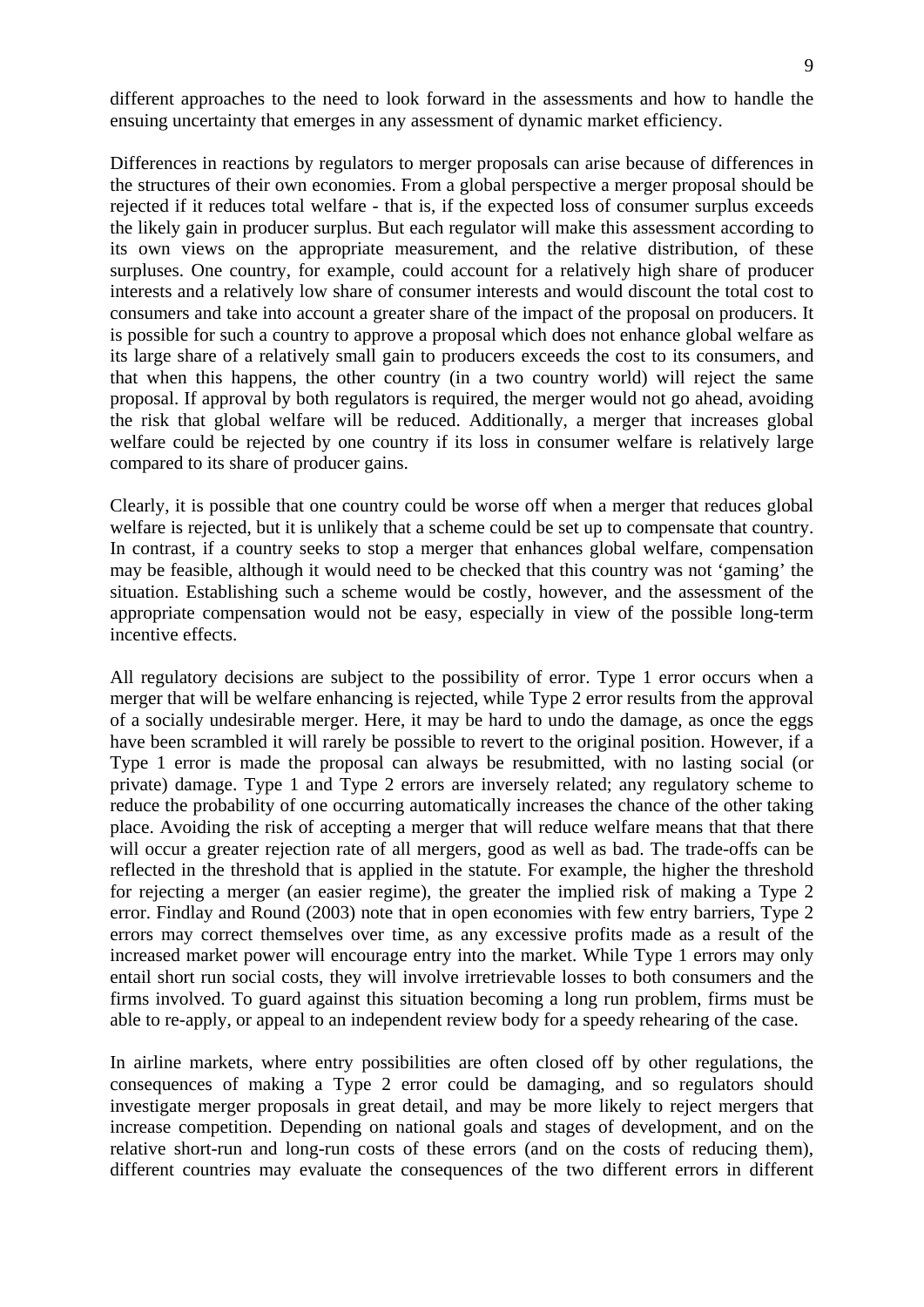ways. Such inter-country differences create major problems for cooperation on competition policy issues.

When two countries assess a merger independently and when agreement by both is required before a merger can go ahead, the country which is more concerned about a Type 2 error (and therefore will be more likely to reject an application) is likely to prevail and determine the final outcome. Such a country is likely to be at a later stage of development, or to have a stronger antipathy towards big business, or to have a longer established culture for competition, or to regard entry barriers as being relatively high.

If regulators follow different ideological approaches to assessing the competitive process further opportunities arise for different decisions. For example, one regulator might favour a structural approach and the other a dynamic approach that focuses on strategic behaviour by firms.<sup>[16](#page-9-0)</sup> This situation might arise as between a relatively new regulator and an experienced one. A regulator following a strategic behaviour approach may approve more mergers than one following a structuralist approach. The gap could be expected to diminish over time, and consultation, cooperation and capacity building clearly will help produce a more coordinated regulatory vision, but, even so, discrepancies in the positions of the regulators could persist, to the detriment of firms that wish to merge and to society in general.

The message here is unequivocal – the 'right' answer on mergers and alliances, globally speaking, and assuming that the goal will always be to maximise total welfare, is more likely to happen when these kinds of conduct are assessed by a supranational authority. For this to occur, individual countries need to yield their legislative and decision-making power to a more widely-based constituency. More globally socially efficient decisions will then be likely, but problems relating to distributional equity between countries will be inevitable.

# **5. Steps towards a multilateral competition policy for airline markets**

1

The idea of an international competition policy and a global 'super-regulator' for competition and consumer protection issues is not new.  $1^7$  A move towards a single authority is still far from being a reality, if for no reason other than we do not know what the objective functions of the respective national authorities are.[18](#page-9-2) The gains from setting up such a body would in all

<span id="page-9-0"></span><sup>&</sup>lt;sup>16</sup> As was the case in the evaluation of the Qantas-Air New Zealand alliance in Australia, where the ACCC took largely a structural approach, and the Australian Competition Tribunal on appeal favoured an analytical method based on the examination of strategic behaviour in the relevant markets.

<span id="page-9-1"></span> $17$  For an interesting early assessment of the need for competition policies for an integrated world economy, and a proposal for international competition policy instruments that would seek to promote competition while at the same time having a low impact on national sovereignty, see Scherer (1994). It is interesting to note Scherer's final sentence in his book: "It is important to emphasize that extraterritorial application of domestic antitrust law must be a solution of last resort so as to place a priority on promoting cohesive and converging competition policies in an increasingly international market."

<span id="page-9-2"></span><sup>&</sup>lt;sup>18</sup> Many issues need to be agreed on before such an authority can be successfully established. For example, should it be bureaucratic, administrative or judicial? Should it operate under a current international body or start afresh? What will be the national composition of the authority? Will membership (and will it be legal, other professions, or business people, and in what proportions) rotate, and if so, how often? How will the chair of the authority be selected, and what tenure will this person have? To what superior authority or institution will the group report? What will be the nature (legal or administrative) of the review/appeal stage of the process, and on what grounds will appeals be heard? Should its procedures be inquisitorial or adversarial? Agreement is also needed on whether the objective should be efficiency in airline markets – allocative, productive and dynamic, or whether equity issues should be given much weight. As western countries with a long experience of competition policy have not in the past necessarily agreed on these objectives (Europe, for example, has tended to favour the latter while the US has generally emphasised the former), it is unlikely that ready multinational agreement will occur on these goals.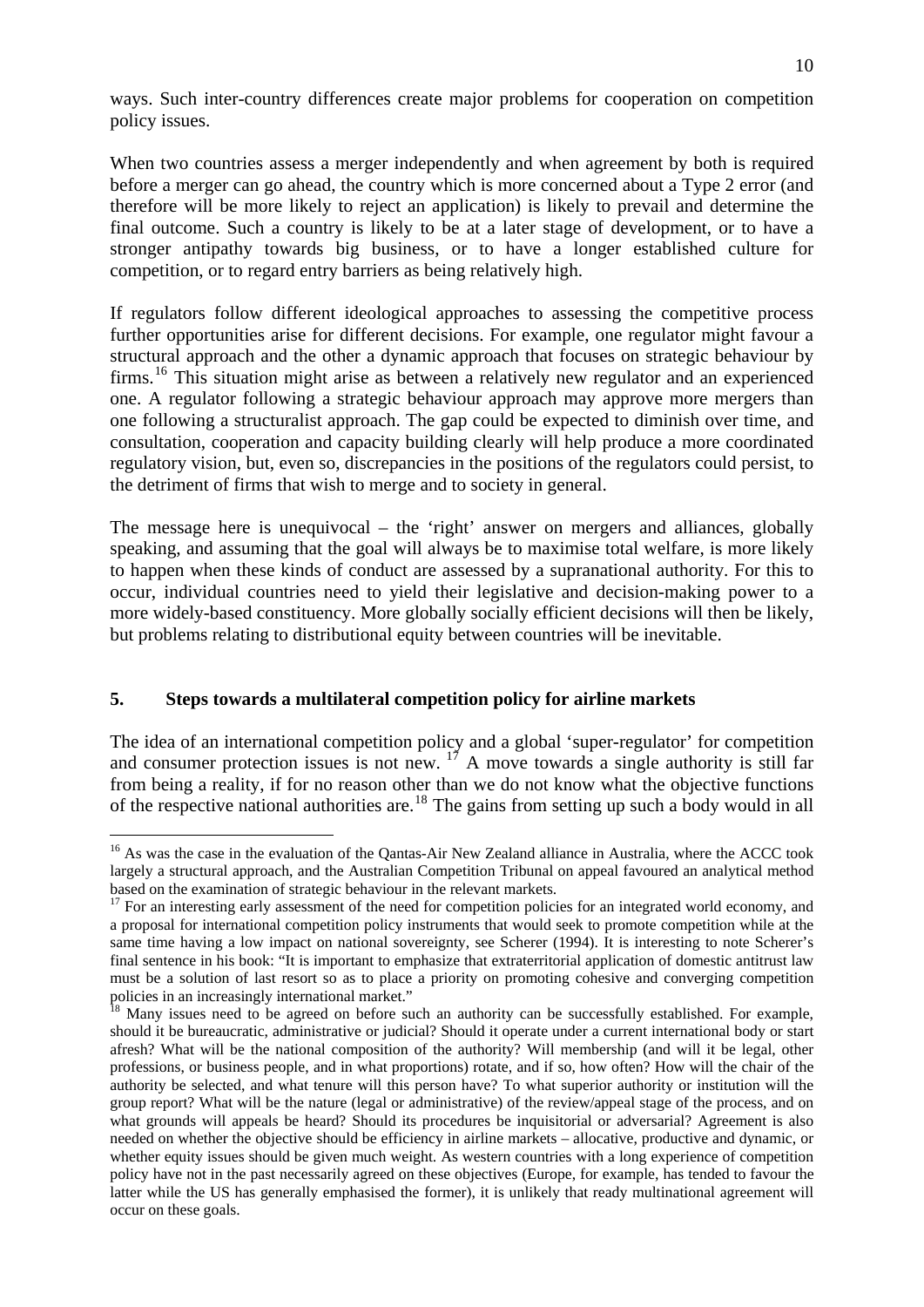likelihood not be distributed evenly, and would be especially likely to fall to countries which do not already enjoy extraterritorial powers. In the absence of a mechanism for compensation or side payments, such a body will be difficult to establish with any sort of universal support. The benefits from embracing a competitive culture, however, are likely to be so high that the winners could in theory compensate the losers (an equity argument rather than an efficiency one), and there would still be a credit balance left at the end of the process. In practice, of course, such processes do not happen, as there is no mechanism that can easily be used to bring about this redistribution.

Countries should of course be free to choose the competition policy they think is locally optimal – but they must be conscious of any spillovers to other countries from their decisions. At the very least there should be some consistency in national laws on the worst anticompetitive practices, but different economies at different stages of economic development will always face different problems with respect to competition policy.

Our interest here has been the treatment of competition issues in international airline markets. There is a an argument that multi-purpose regulators are generally preferable to single-sector regulators as they present less opportunity for regulatory capture, and promise greater consistency in assessment of all types of conduct and all kinds of markets. From a crossborder perspective, a trade-off also exists between having a single regulator, perhaps lacking detailed knowledge of each relevant economy, and the more specific expertise of singlecountry regulators. From this, one might conclude therefore that a transnational, single-market authority dealing with airlines is subject to major organisational as well as operational difficulties – treating issues in an inconsistent way with other antitrust authorities, being subject to capture. Yet it does offer the prospect of proper consideration of all the networkwide effects of airline behaviour, and of internal consistency in evaluating airline behaviour.

Our suggestion is that, first, a commitment to the principle should be sought. It will be much harder to reach agreement on the detail.<sup>[19](#page-10-0)</sup> Such cooperation, albeit limited, would be an improvement on the current situation of uncoordinated and unsystematic attempts to control mergers, especially cross-border amalgamations. Agreement would be needed on many issues – the type, focus, detail and coverage of the laws, as well as the degree of proscription and prescription; the nature of enforcement; and the penalties that could be incurred for breaches of the statute. As Round (2005, p. 239) has said in relation to the need for East Asian countries to develop a harmonised approach to competition law and policy:

The pursuit of a cooperative regional policy and enforcement stance requires the flexibility to handle economy-specific problems, and should promote a convergence to a broadly agreed set of goals, standards, prohibitions and methods that will provide a transparent regulatory framework and incentives for businesses and consumers to get the most out of market processes, thus enhancing private and social welfare. A harmonised approach would involve each economy taking account of what is happening in its neighbouring economies, and through consensus following a common path on as many issues as

<span id="page-10-0"></span><sup>&</sup>lt;sup>19</sup> If broad agreement on the joint treatment of airline competition issues could be established by a small number of countries, this could induce other governments to pursue similar policies, if only because domestic firms not used to competitive pressures may find it much harder to compete in regional markets where competition policies have been effective and where buyers are better informed and more demanding that their requirements be met by firms, whether domestic or foreign. Plurilateral agreements are already used in air transport markets, for example in Europe and among groups of APEC members. A plurilateral agreement could emerge from negotiations on air transport market access between Europe and the US (see 'Open skies hits turbulence', *Australian Financial Review*, 14 February 2004, where it is suggested that sticking points are the American position on 49% foreign ownership cap for US airlines, and limits on foreign carriers' access to domestic routes). However, plurilateral structures do not necessarily lead to global free trade, either because their architecture makes intersection difficult or because they create new interests that preclude further extensions to their membership. See Andriamananjara (2002, 2003).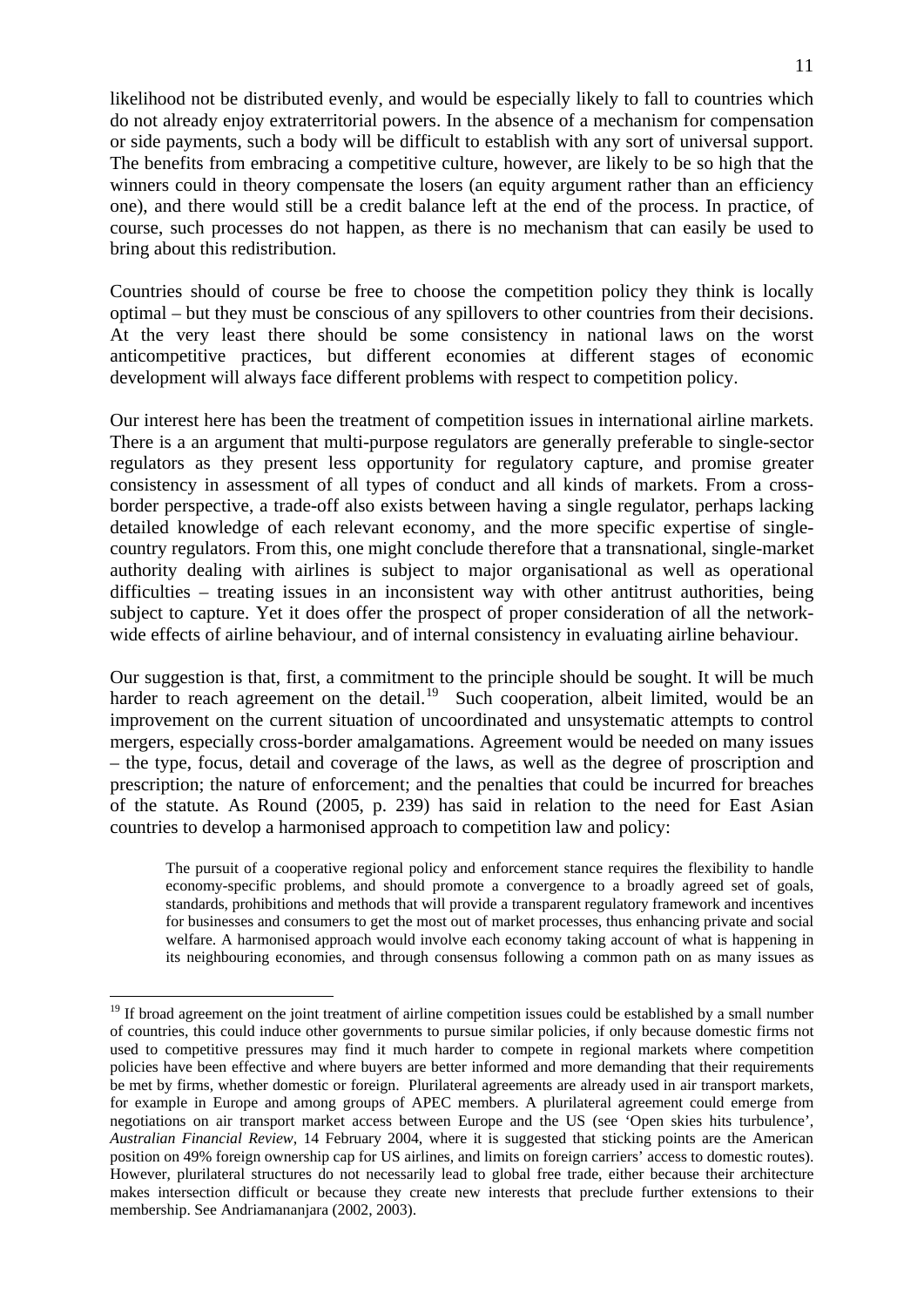possible, including policy development, legislation, administration, education, enforcement, penalties and review. The keywords should be communication and convergence . . .

There is some guidance from other multilateral activities. Much debate has occurred in recent years over the need to develop a viable multilateral competition policy to be administered through the WTO, and also to develop best practice guidelines for competition policy and enforcement through agencies like the OECD and the International Competition Network. Europe has shown the way in promoting international competitiveness.<sup>[20](#page-11-0)</sup> It is now up to other regional groups to follow this lead, and for international bodies like the WTO to encourage the development of an international merger policy regime for the airline sector that promotes efficiency and competition.

Piecemeal competition-related provisions have been included in many WTO Agreements, including, for example, in various GATT Articles mainly related to anti-dumping provisions and state-owned enterprises; in GATS (General Agreement on Trade in Services) provisions with respect to monopoly and anti competitive behaviour, as well as domestic regulation; and in the TRIPs (Trade Related Aspects of Intellectual Property Rights) provisions against conduct that unreasonably restrains trade or affects adversely the transfer of technology. As well, Trade Policy Reviews frequently deal with issues related to competition. ICAO has drafted a model clause on competition safeguards which lists examples of conduct that may be anti-competitive in air transport markets. This clause also provides for consultations and for a dispute resolution mechanism with respect to those behaviours.<sup>[21](#page-11-1)</sup> The clause could be combined with other material into a GATS Reference Paper on Air Transport Services, which could include the principles to be applied to domestic regulation as well as detail on desirable levels of international cooperation.

Competition law and enforcement philosophies and practices within economies will always reflect the local underlying political, economic, and legal culture and history of the country. Views will differ on reasons, content, objectives, processes, instruments and timetable.<sup>[22](#page-11-2)</sup> Immediate or full agreement cannot be expected. But a timetable and a commitment to a process of convergence on principles and methods, a harmonising yet flexible process of developing a shared multinational approach, is essential in order to promote efficient airline markets. With such cooperation, experience and capacity can be shared, and the complete intersecting picture and all of its implications can be assessed. Such integration could begin simply with information exchanges and then expand into the more complex process of shared commitments, building policies and infrastructure (including an appeals mechanism), and educating the industry on its new regulatory environment. These gains, however, will not be free of adjustment problems, nor will they be symmetrical in their occurrence. But transition problems should not be used as an excuse for a lengthy delay in getting the system rolling.<sup>[23](#page-11-3)</sup>

<span id="page-11-0"></span><sup>&</sup>lt;sup>20</sup> Neelie Kroes (2006), the European Commissioner for Competition Policy, has observed that cross-border mergers, especially in sectors where large national incumbents have been present, tend to be more favourable in terms of competitive outcomes than amalgamations between national players in the same sectors. As Kroes points out, the single market rules of the EU, and Article 21 of the EC Merger Regulation, forbid national governments from using unjustified steps to prevent the consummation of cross-border mergers that have a European dimension (and hence the approval given to the Air France-KLM merger).

<span id="page-11-1"></span><sup>&</sup>lt;sup>21</sup> See [http://www.icao.int/icao/en/atb/atconf5/docs/ATConf5\\_conclusions\\_en.pdf](http://www.icao.int/icao/en/atb/atconf5/docs/ATConf5_conclusions_en.pdf) (accessed 15 September 2008).

<span id="page-11-2"></span> $22$  Or, in other words, the economist's Magnificent Seven list of questions: what, who, where, how, how much, for whom, and when.

<span id="page-11-3"></span><sup>&</sup>lt;sup>23</sup> The Closer Economic Relations Trade Agreement between Australia and New Zealand has shown that harmonisation is possible in the enforcement of competition laws, especially in the context of predatory behaviour. A company with a substantial degree of power within Australia or New Zealand, or both, must not take advantage of that power for one of three proscribed anticompetitive purposes. A misuse of market power in any market in the two countries can be attacked by the competition agency of either economy. See Round et al.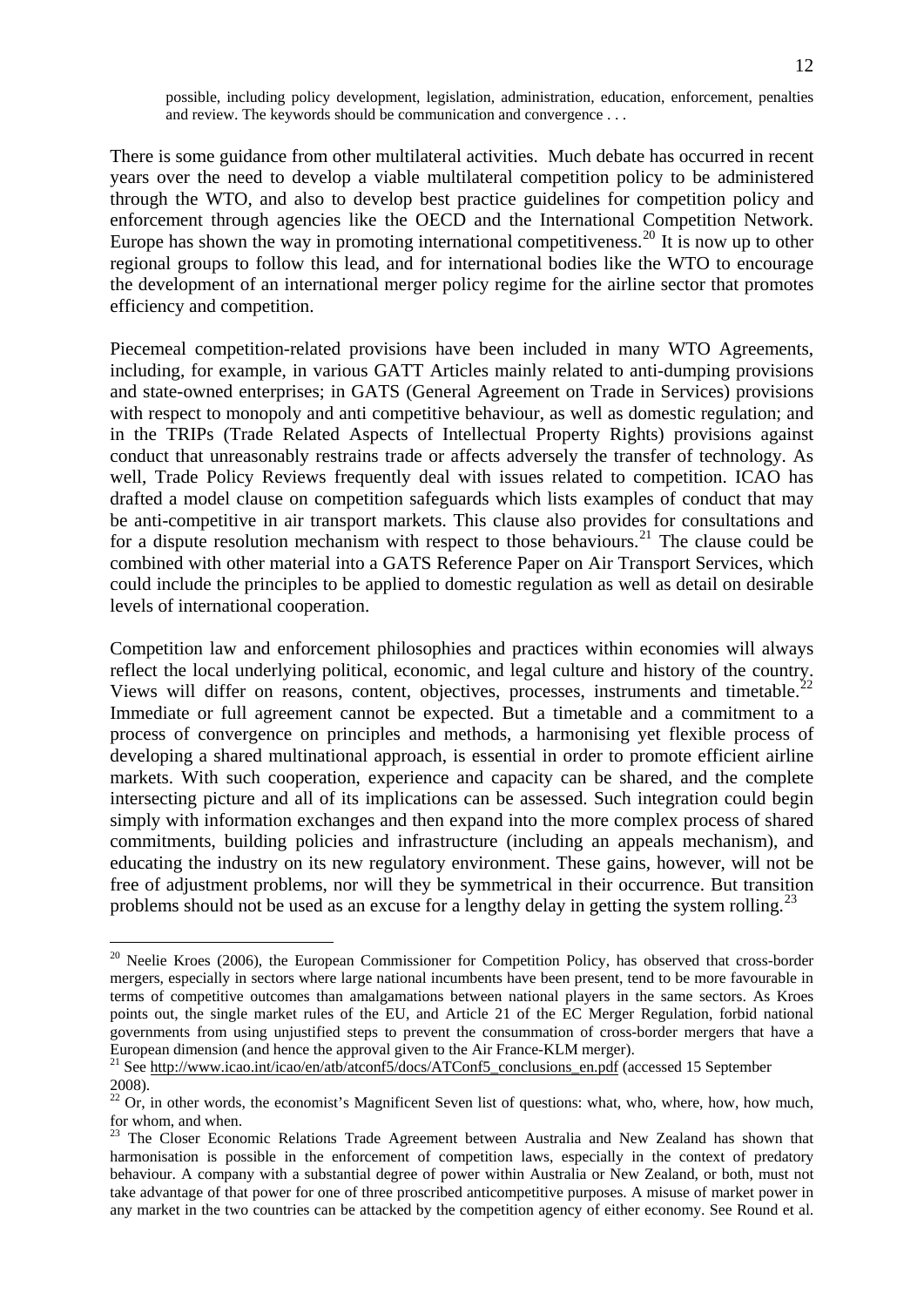#### **7. Summary and conclusions**

Pressures mount for airlines to become more efficient globally and proposals for mergers and alliances are increasing. Different countries will face proposals that will simultaneously affect the competitive process in markets which lie within or overlap their jurisdictions, as well as in markets over which they have no regulatory mandate. When competition regulators act independently and where agreement is required before a merger can go ahead, a country that seeks to reduce the likelihood of approving a socially-damaging merger is more likely to reject merger applications. The deliberations and priors of that country on the trade-off between the two types of regulatory error therefore become dominant. However, while independent assessment may lead to the rejection of mergers or alliances that will enhance global welfare, the cost of that risk may be less than that of building a more complex set of institutions to avoid the problem.

If producer interests have a powerful influence over regulatory agencies (a likely situation in the early stages of the development of any new competition policy), there will be a higher probability that mergers which lower global welfare will be approved, although this outcome will be less likely if the countries and their regulators are at different stages in developing a culture for competition. It is also less likely when regulators are independent of any political influence.

Different countries will display differing attitudes to regulatory decision-making errors and their consequences. A relatively less developed country might approve mergers that will damage the competitive process on a wider scale, on the grounds that the costs of this error will be short-lived (although this is not necessarily the case) and that lowering the risk of making such an error would involve considerable regulatory effort (this is undoubtedly true, but carries with it a much greater and more geographically dispersed long-run social benefit). In contrast, a merger could be rejected under one regime even though on a more global evaluation the transaction could be welfare enhancing.

Developed countries should be heavily involved in programs of capacity building to share their experience on methodologies, errors and outcomes with countries and institutions at earlier stages of development. The goal must be to deepen and shorten the learning period, and to bring together policy procedures and methodology, so that when cooperation or assessment of the same or similar factual situations is required, any differences of opinion will be minimised. Then can we be more confident that socially good airline mergers and alliances will be approved, and socially-damaging ones will be rejected. And, as appealing as this goal might be, it is still a second-best one: first-best would see a single international authority to consider the numerous competition issues that arise in international airline markets.<sup>[24](#page-12-0)</sup>

The horizontal and vertical alliances and mergers in the airline sector to date (whether voluntary or defensive) have been designed to protect the market positions of the participants. It may now be difficult, if not impossible, to unwind these at any geographical level. The situation is not unlike that of regulating a market faced with what are known as creeping acquisitions. Here, no single acquisition that adds incrementally to market share can be assessed as substantially lessening of competition, but a point is reached when the acquirer clearly has amassed significant market power and it is too late to rely on structural remedies –

 <sup>(2006)</sup> for further details of this Agreement.

<span id="page-12-0"></span> $24$  The situation is complicated by the reality that some airline issues will be strictly of a domestic nature. A way must be found to treat these in a national manner that is strictly consistent with the principles and practice of handling the international issues in a supranational body.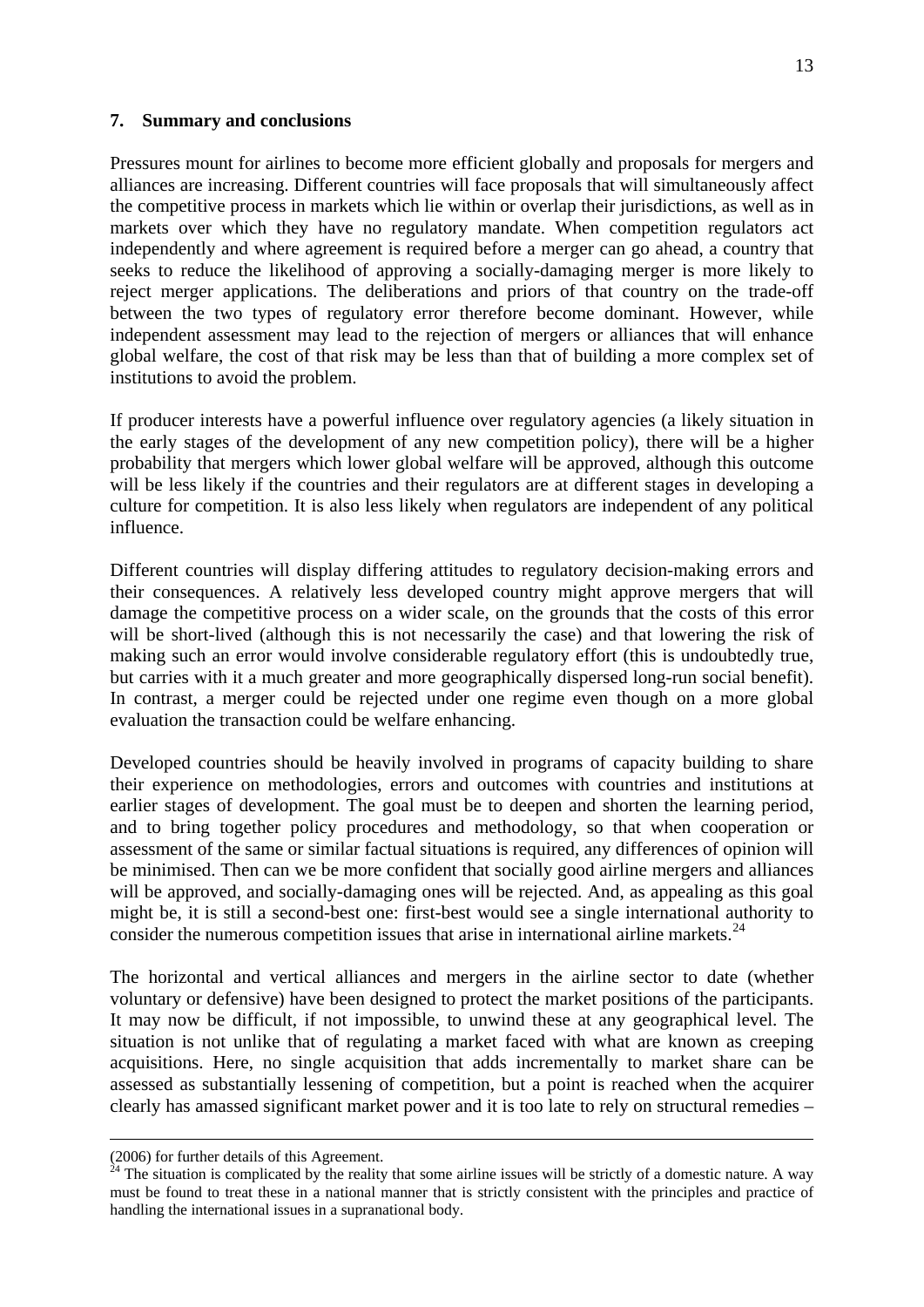and behavioural remedies are much harder to implement and enforce. This point of no return must be carefully anticipated. Use of trigger mechanisms may help manage the problem, as can carefully developed merger guidelines that are revised through experience and changing market circumstances.

It is desirable that one country, or a group of countries, takes the lead in promoting common policy directions, statutory coverage and language, and also in encouraging regulatory capacity building and cooperation towards a harmonised approach to common issues. However, as Round (2002) has noted, the reality and speed of convergence of competition policies, removing differences in approach, ideology and method, depend on the development of a joint culture for competition and an appreciation of its contribution to efficiency and social welfare. History shows that convergence to common competition policies and enforcement procedures, let alone jurisprudence and precedent, rarely emerges quickly, as different countries' stakeholders respond to, and are driven by, different incentives, endowments, aspirations, and micro- and macro-economic environments. Despite these differences, regulatory authorities will have to interact if they are to come up with sensible answers.[25](#page-13-0)

The way to start is to find a champion or two committed to the goal. Research into perceived problems could be undertaken, and detailed assessments could be made of what controls might be desirable, and whether current existing methods and precedents from single countries can be adopted, or whether a new regulatory method is called for. The question should not be whether a converged treatment of airline market competition will happen, but rather when will it occur, how it will occur, based on what model(s), with what efficiency and distributive goals, in what legislative manifestation, and with what agreed enforcement priorities and methods. What is now called for is the establishment of understandings on principles, sequencing, capacity building, methods, enforcement, remedies and review.

### **References**

- Andriamananjara, Soamiely (2002) 'On the size and number of regional integration arrangements: a political economy model', Journal of International Trade and Economic Development, 11(3), September.
- Andriamananjara, Soamiely (2003) 'On the relationship between preferential trade agreements and the multilateral trading system', Remarks prepared for the PECC Trade Forum Meetings at the Institute for International Economics, Washington, DC, available from [http://www.iadb.org/intal/foros/LAandriamananjara\\_paper.pdf](http://www.iadb.org/intal/foros/LAandriamananjara_paper.pdf) (accessed 15 February 2004)
- Barros, P.P. and Cabral, L. (1994) 'Merger policies in open economies', *European Economic Review*, 38: 1041-1055.
- Evenett, Simon J. (2003) 'The cross border mergers and acquisitions wave of the late 1990s', NBER Working Paper Series, Working Paper 9655, Cambridge: National Bureau of Economic Research.
- Evenett, Simon J. (2005) 'What can we really learn from the competition provisions of regional trade agreements?', unpublished paper, 23 August 2005.
- Farrell, J. and Shapiro, C. (1990) 'Horizontal mergers: an equilibrium analysis' *American Economic Review*, 80 (1): 1070-126.

<span id="page-13-0"></span><sup>&</sup>lt;sup>25</sup> The recently proposed merger consideration protocol between the Australian and New Zealand competition authorities (outlined in footnote 8 above) may, in time, provide a useful model for consideration by other, wider groups of countries.